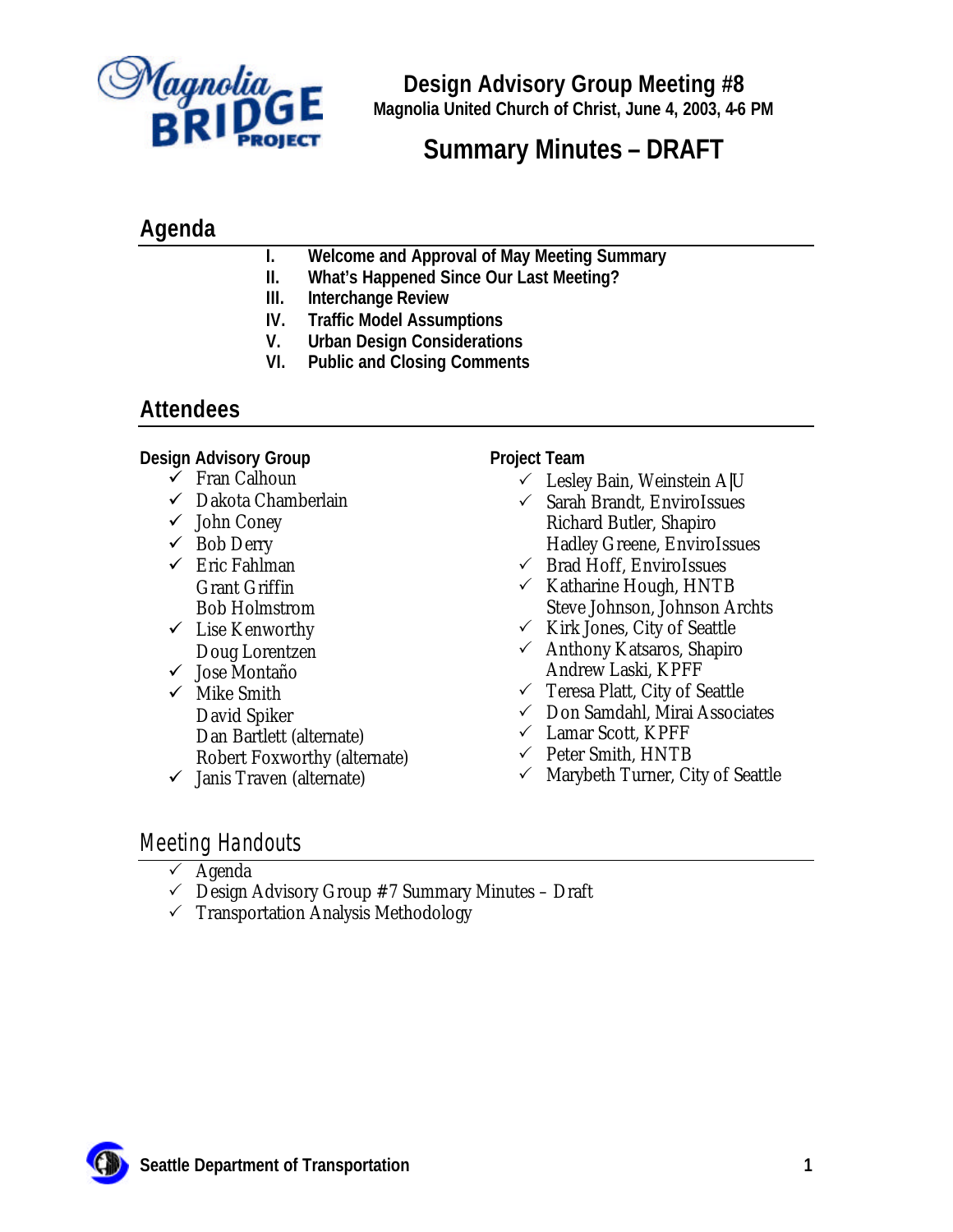### **Brad Hoff, EnviroIssues**

Brad Hoff welcomed the group and invited comments and corrections to the minutes from the seventh Design Advisory Group meeting (May 7, 2003). To clarify what economic issues would be addressed in the Environmental Impact Statement (EIS), Brad read the economic study requirements for an EIS from the WSDOT *Environmental Procedures Manual,*  which stated the following:

#### **457.05 Technical Guidance (1)(b) Economic Elements**

This Discipline Report covers such things as the area's general economic climate, established business districts, and businesses related to transportation facilities (see checklist, Exhibit 457-2). The "affected environment" covered by this Discipline Report includes: overall economic climate, farm and business activity, employment, property values, and local economy.

Kirk Jones, SDOT project manager, assured the DAG that the economist brought onto the team would cover many of the economic issues cited by the group over the course of the project. Lise Kenworthy noted her concerns with the distinction between socioeconomic and economic impacts, which she expressed in an email to Sarah Brandt. The meeting summary will be revised based on these and any additional comments, and approved at the next meeting.

#### **Conclusion: With discussion of the May meeting summary concluded, Brad asked Kirk to update the group on the previous month's project developments.**

# II. What's Happened Since Our Last Meeting?

### **Kirk Jones, SDOT Project Manager**

Kirk explained that May was an eventful month, starting with a meeting with BNSF staff. BNSF has promised to respond with comments on the proposed interchanges in the near future.

On May 13<sup>th</sup>, members of the project team met with monorail staff, including Bob Derry, who Kirk welcomed as a new member of the DAG. At the May  $13<sup>th</sup>$  meeting, there was discussion of the monorail guideway alignment and how the guideway, railroad track, and street infrastructure will interact. Alternative H in particular could create engineering issues at Armory and Wheeler. There were also concerns about where certain monorail columns would be sited, and the length of left-hand turn-pockets along  $15<sup>th</sup>$  Avenue at the southbound left turn to the West Galer Street Flyover. There was also talk about future intermodal connections near the location of the Magnolia Bridge. Kirk characterized the meeting as a successful exchange of ideas and project updates. The Magnolia Bridge project team also learned that the monorail is leaning towards siting the maintenance base at the Northwest Industries site. The two project teams will continue to share plans and collaborate.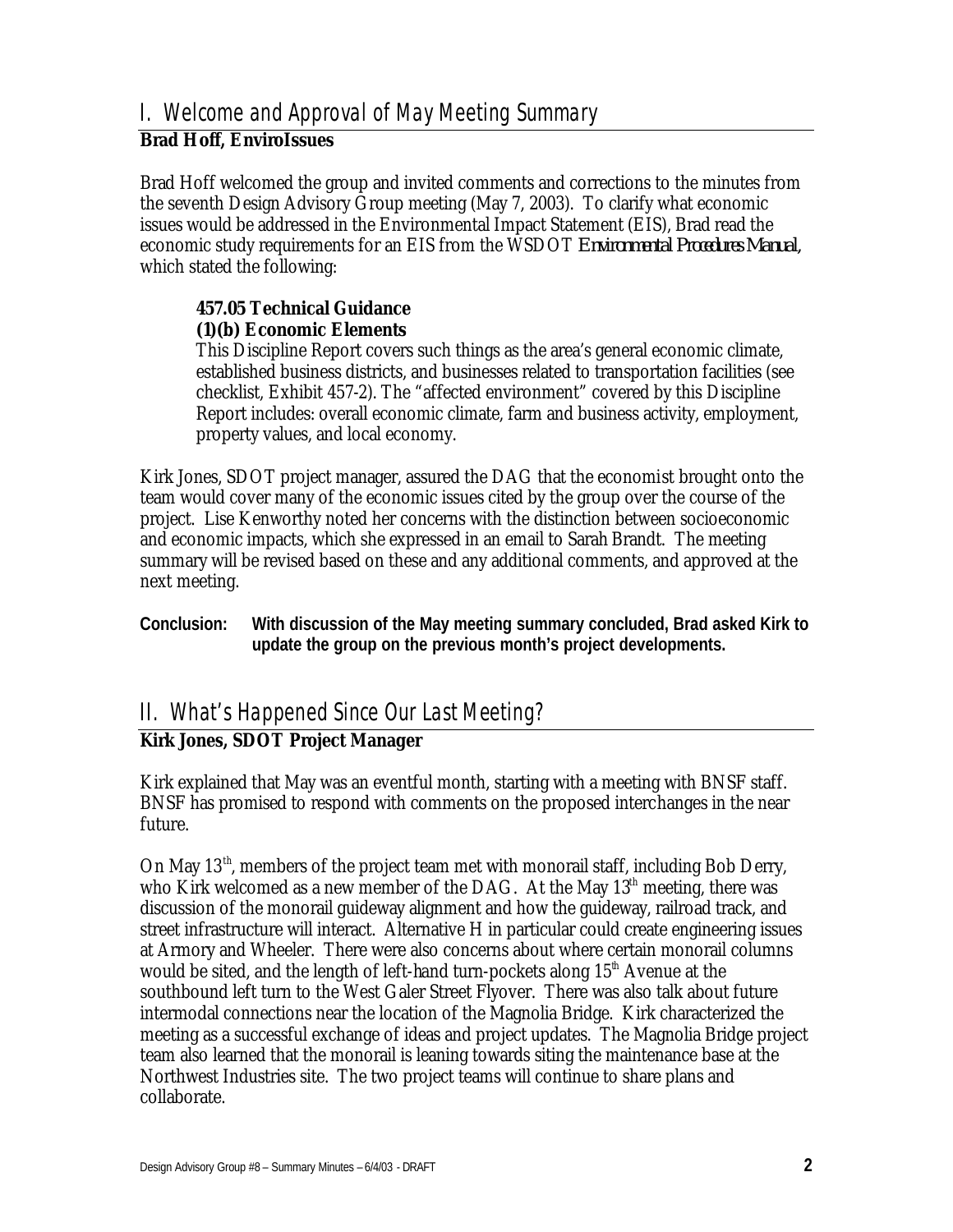On the evening of May 13<sup>th</sup>, the project team met with P-Patch representatives and answered questions about Alignment H. There is concern among P-Patch gardeners that the ramp turning right from southbound 15<sup>th</sup> Avenue onto the westbound Wheeler route will remove part of the garden's buffer and handicapped access. Alignment H would also remove the informal parking area on Wheeler Street. There were also more general concerns about the impacts of shifting large amounts of traffic near the P-Patch.

On May 14<sup>th</sup>, the project team presented the interchange alternatives to CityIce, but hasn't yet received a response. Trident Seafood did respond with reactions to the interchanges, and expressed interest in A6 (a "T"-intersection in the bridge and a single ramp down to the surface) because it appeared to have the least potential impact on their operations.

Kirk noted that May 22 was a busy day for the project, as official agency and public scoping meetings were held. The agency scoping meeting was held that morning, and approximately 12 agency representatives attended, including the Washington Department of Fish and Wildlife, the Port of Seattle, Qwest Communications, and others. The project team gave a project briefing and asked for comments. Of note, the National Guard expressed concern that adding traffic next to their facility would make it even tougher to get to and from the site. A bus tour of the final alignments followed the meeting, allowing agency representatives to see firsthand various aspects of the project area.

On the evening of May 22, the official public scoping meeting and open house was held. Again, a project briefing was offered, and 19 people chose to testify. Since the meeting, Kirk explained that he has received about ten emails from folks voicing their alignment preference, and he has also received a couple of lengthier letters. June 6 is the deadline for filing official scoping comments. Kirk noted that P-Patch supporters were well organized and vocal at the meeting. Kirk also explained that he was hoping to receive more comments on environmental elements to be studied, rather than simply on the alignments that people supported. Kirk said that he'd also received a letter from People for Puget Sound outlining approximately six specific environmental issues that the group would like the project team to study.

Finally, Kirk noted that he'd attended a joint City of Seattle/Port of Seattle meeting to discuss all projects relevant to both agencies. This quarterly meeting is intended to help keep both groups informed about important projects. Kirk briefed the group on the Magnolia Bridge project, and noted that the viaduct project was also described. An interesting comment that came out of the meeting was that the City is thinking about constructing a new underpass at the north end of the viaduct (at Broad Street) that would go under the railroad tracks and new Sculpture Garden before tying into Elliott Avenue. If completed, the trolley barn will need to be moved, and people are now talking about moving the barn as far north as the Amgen site. This would extend the trolley tracks and provide additional transit service to Terminal 90/91. At the meeting, Tom Tierney (Port of Seattle) also reconfirmed the agreement the Port has with the National Guard to relocate them if another, more attractive site can be secured. For this reason, the Port is planning to incorporate the National Guard property into their overall master planning process, with the assumption that the move will be successful (and an awareness that the status could change).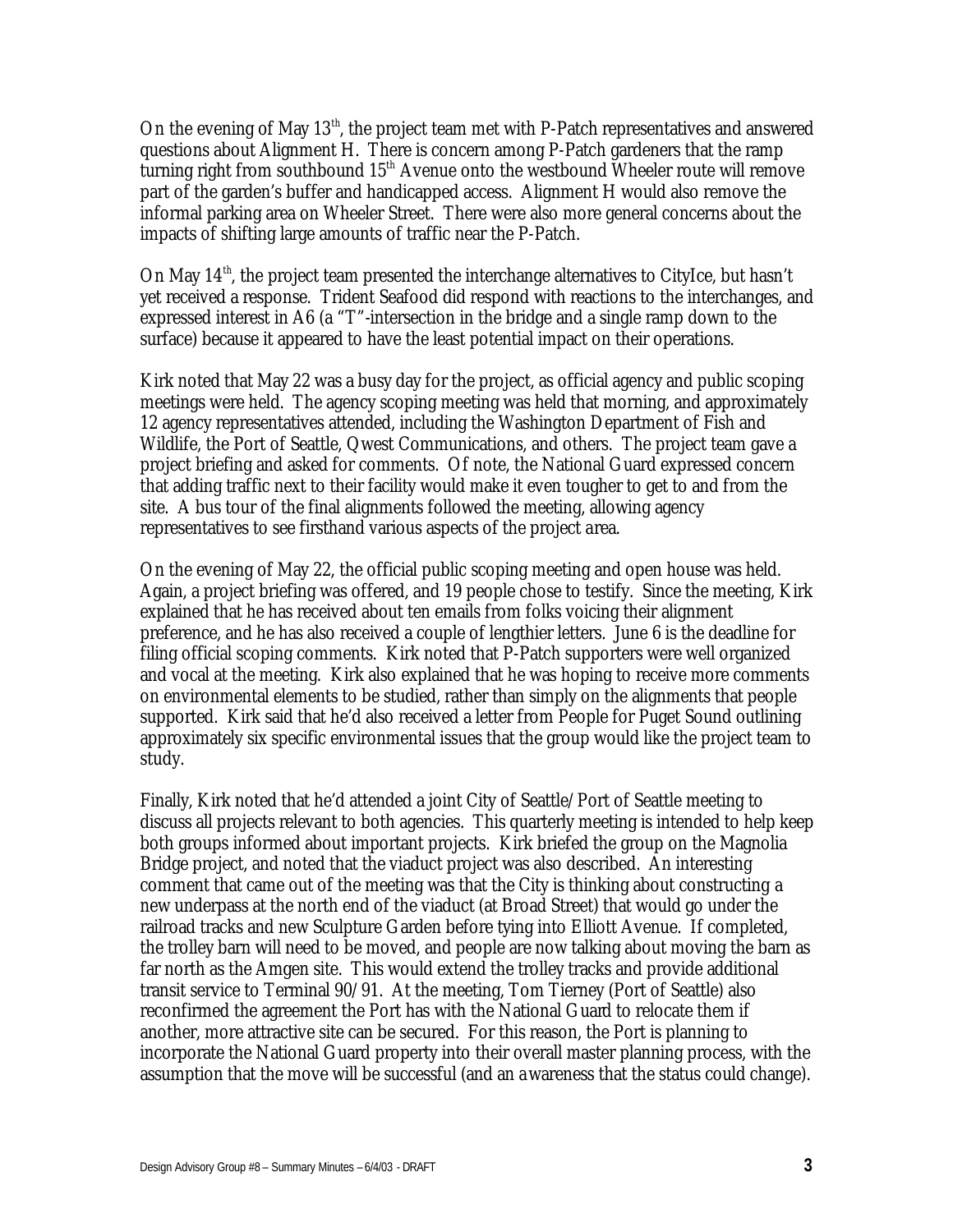Kirk provided a brief look-ahead, explaining that comments will continue to be collected for the next couple of days, compiled, and given to the Interdisciplinary Team (IDT, a multidisciplined group made up of various city departments and designed to provide oversight for the duration of the project). The project team has also compiled a report that documents all of the studies completed to date and the process used to narrow down to three alignments. At the IDT meeting, the team will also go over the purpose and need statement and study plan. With IDT buyoff, the project team will send the study plan to state agencies in mid-July or August. The project team is also getting started on different technical discipline reports.

#### **Discussion**

There was no discussion under this agenda item.

**Conclusion: With no additional questions, Kirk asked members of the DAG to review the packet of interchange graphics for discussion of their merit.** 

# III. Interchange Review

### **Kirk Jones – SDOT Project Manager**

Kirk asked DAG members to review the interchange options Lamar Scott presented at the May DAG meeting and comment on whether they believed the team was on the right track.

Kirk walked through the alignment interchange options and described some of their pros and cons:

- There are some problems with  $\overline{A5}$ —primarily the amount of area required to bring the ramps down to the surface. **A6** with the elevated "T" intersection requires less area.
- **D6** and **D8** also seem to have significant problems, and **D9** or **10** seem most promising.
- In terms of southern Alignment H routes, **H1** was shown to folks in earlier documents, **H2** is too circuitous, and **H4** has many surface roads and operational problems, and takes a lot of Port property, to get all necessary movement. **H5** has less operational concerns, but still has problems. Either **H5** or **H1** are our probably leaders, although **H1** takes buildings, which is a serious consideration.
- In terms of the northern H alignments, **H5N** (which goes straight across Wheeler) has a long, expensive structure to span all tracks. **H6N** follows the existing right of way and ties in at Halladay. The team is leaning towards **H6N2**, where we dropped the southbound 15th Avenue deceleration lane, and either **H5S** or **H1S** as the southern component. Kirk then asked if DAG members had any thoughts about whether the team was leaning in the right direction.

#### **Discussion**

**Smith** It seems like there are a ton of alternatives. I thought you were culling down to only a few.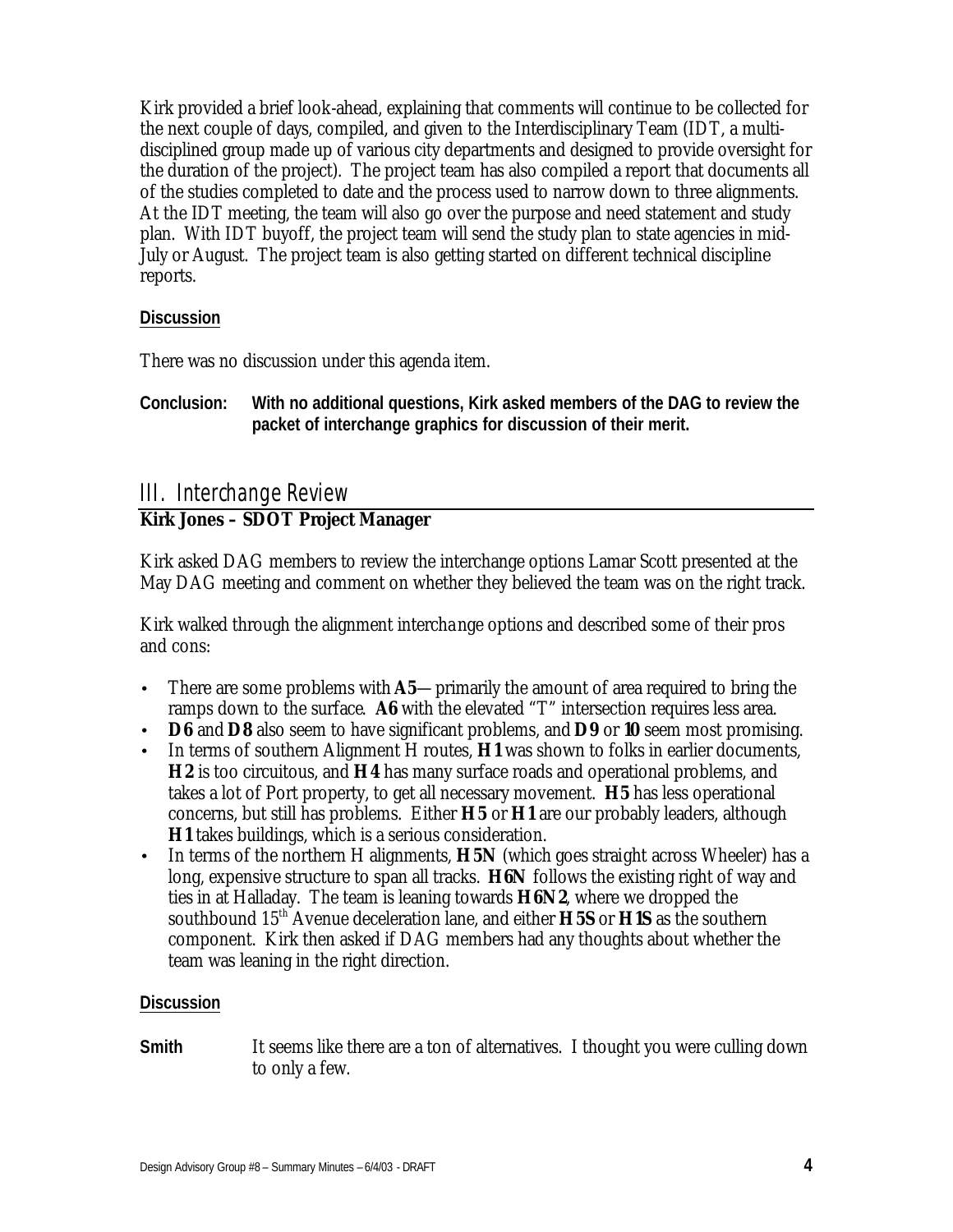| <b>Jones</b> | Remember that there are only a few alternatives for each of the three<br>alignments, so we have narrowed down the list of possibilities, we're just<br>trying to identify the more detailed alignments to study in the EIS.                                                                                         |
|--------------|---------------------------------------------------------------------------------------------------------------------------------------------------------------------------------------------------------------------------------------------------------------------------------------------------------------------|
| Kenworthy    | Is A7 the closest alignment to existing?                                                                                                                                                                                                                                                                            |
| Jones        | Yes.                                                                                                                                                                                                                                                                                                                |
| Smith        | So you already know what alternatives are weak?                                                                                                                                                                                                                                                                     |
| <b>Jones</b> | Yes, but we wanted to show you our process. We'll choose one of each<br>alignment to study in depth in the EIS.                                                                                                                                                                                                     |
| Montaño      | None of the A's have a very convenient route to the marina or Smith Cove<br>Park, but D6 and D8 seem to do that well. Both have a very good approach<br>in solving this problem.                                                                                                                                    |
| <b>Jones</b> | Yes, D6 and D8 provide direct routes to Magnolia. All routes also include<br>the north-south surface road that will allow good access from Thorndyke<br>Avenue via $21*$ Avenue. [This will require the Port to revisit the agreement<br>with the Neighborhood Advisory Committee to gate 21 <sup>st</sup> Avenue.] |
| Smith        | So access at 21 <sup>st</sup> Avenue will probably happen to service the Port property?                                                                                                                                                                                                                             |
| Fahlman      | That's why it seems like under Alternative H we're talking about a $5th$ access,<br>with the north-south spine road. My concern is drawing several thousand<br>cars through neighborhoods west of Thorndyke and creating significant local<br>impacts.                                                              |
| Coney        | Thorndyke could be widened to handle that additional traffic.                                                                                                                                                                                                                                                       |
| Fahlman      | I understand that, but it's the side streets like Boston, Newton, and others<br>that I worry about. I have personal insight that many people already use<br>those streets to cut through the neighborhood.                                                                                                          |
| <b>Scott</b> | That is a major pitfall of Alignment H.                                                                                                                                                                                                                                                                             |
| <b>Hoff</b>  | Just so I'm clear, since I missed the last DAG meeting, how are we counting<br>access roads? Are we counting the number of crossing points over the<br>railroad tracks, or something else?                                                                                                                          |
| Fahlman      | If you look at $21st$ Avenue, and how it goes down to an "A-type"<br>configuration, it could connect to other routes if parts of bridges are out.                                                                                                                                                                   |
| Coney        | I've observed Magnolia's continuous pressure to isolate themselves, and<br>using $21st$ Avenue would be a very slow alternative if one bridge went down.<br>A traffic circle might help route people in the right direction.                                                                                        |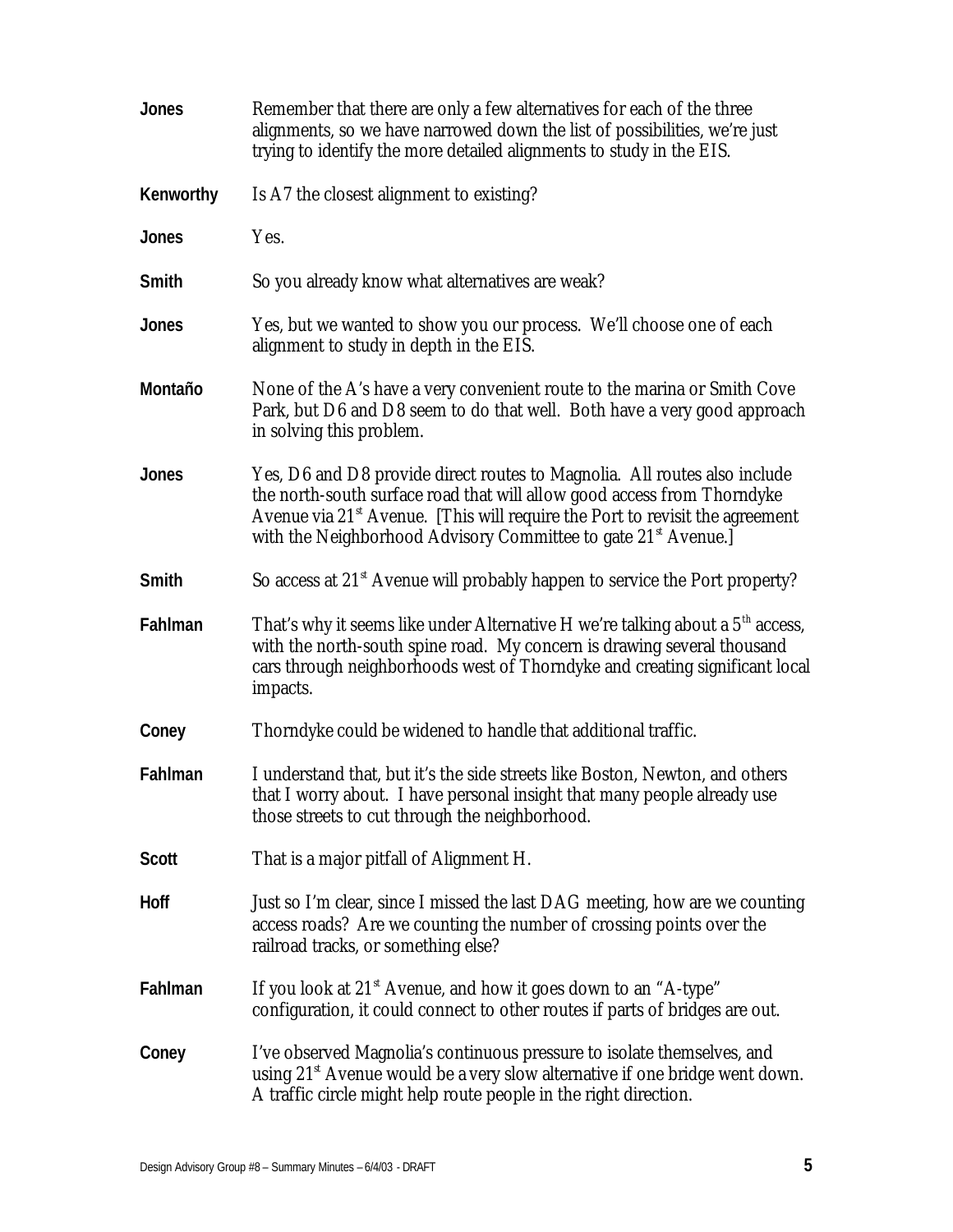| Kenworthy    | I didn't know that we were going to be asked for definitive feedback, and I<br>would ask that we have a few days to review the alignments and email our<br>comments to you.                                                                                                                                                                                                                                                                                                                                             |
|--------------|-------------------------------------------------------------------------------------------------------------------------------------------------------------------------------------------------------------------------------------------------------------------------------------------------------------------------------------------------------------------------------------------------------------------------------------------------------------------------------------------------------------------------|
| <b>Jones</b> | That's fine. We just want you all to know that this is the direction we're<br>heading, and want you to let us know as soon as possible if you have any<br>significant concerns with any of the alignments.                                                                                                                                                                                                                                                                                                              |
| Kenworthy    | I appreciate that A6 and A7 look promising. The northern H components all<br>appear to have potential impacts on mobility along $15th$ Avenue. I'm not sure<br>we really understand those impacts yet, but if we're adding things up, that<br>would be a concern. If nothing else, we ought to have more information<br>about those impacts. Also, historically we've heard from the P-Patch, and<br>they tied up the golf course for 8-10 years in litigation. This is a practical<br>matter that needs consideration. |
| Hoff         | I would suggest that you have comments about the alignments to us by June<br>$11^{th}$ .                                                                                                                                                                                                                                                                                                                                                                                                                                |
| Smith        | Do all alignments have elevations similar to those that were previously<br>shown?                                                                                                                                                                                                                                                                                                                                                                                                                                       |
| <b>Jones</b> | Yes. A grade of 6.5% or lower is required, and that's why ramps are so long<br>to reach the ground. That's also the reason for concern over some of the<br>options.                                                                                                                                                                                                                                                                                                                                                     |
| Smith        | During this project, many have made it clear that they don't want more<br>people going down to the marina, so great. Let's make sure they go to $21{st}$<br>Avenue instead and give them that alternative route.                                                                                                                                                                                                                                                                                                        |
| Kenworthy    | If we have some time to review the alignments, can we see the grades for<br>each alignment? I would suggest that you provide mainline and ramp<br>profiles, because I don't want to propose something that's not feasible from<br>an engineering perspective.                                                                                                                                                                                                                                                           |
| <b>Scott</b> | Nothing we're proposing has an unacceptable grade, and all steep sections<br>are at the most grade allowable. All alignments meet design standards or you<br>wouldn't see them.                                                                                                                                                                                                                                                                                                                                         |
| Kenworthy    | Are there any factors that make some alignments less attractive that we<br>should consider?                                                                                                                                                                                                                                                                                                                                                                                                                             |
| <b>Scott</b> | As Kirk described, some of the alignments are proving to be less attractive<br>than others, but for now they're all feasible.                                                                                                                                                                                                                                                                                                                                                                                           |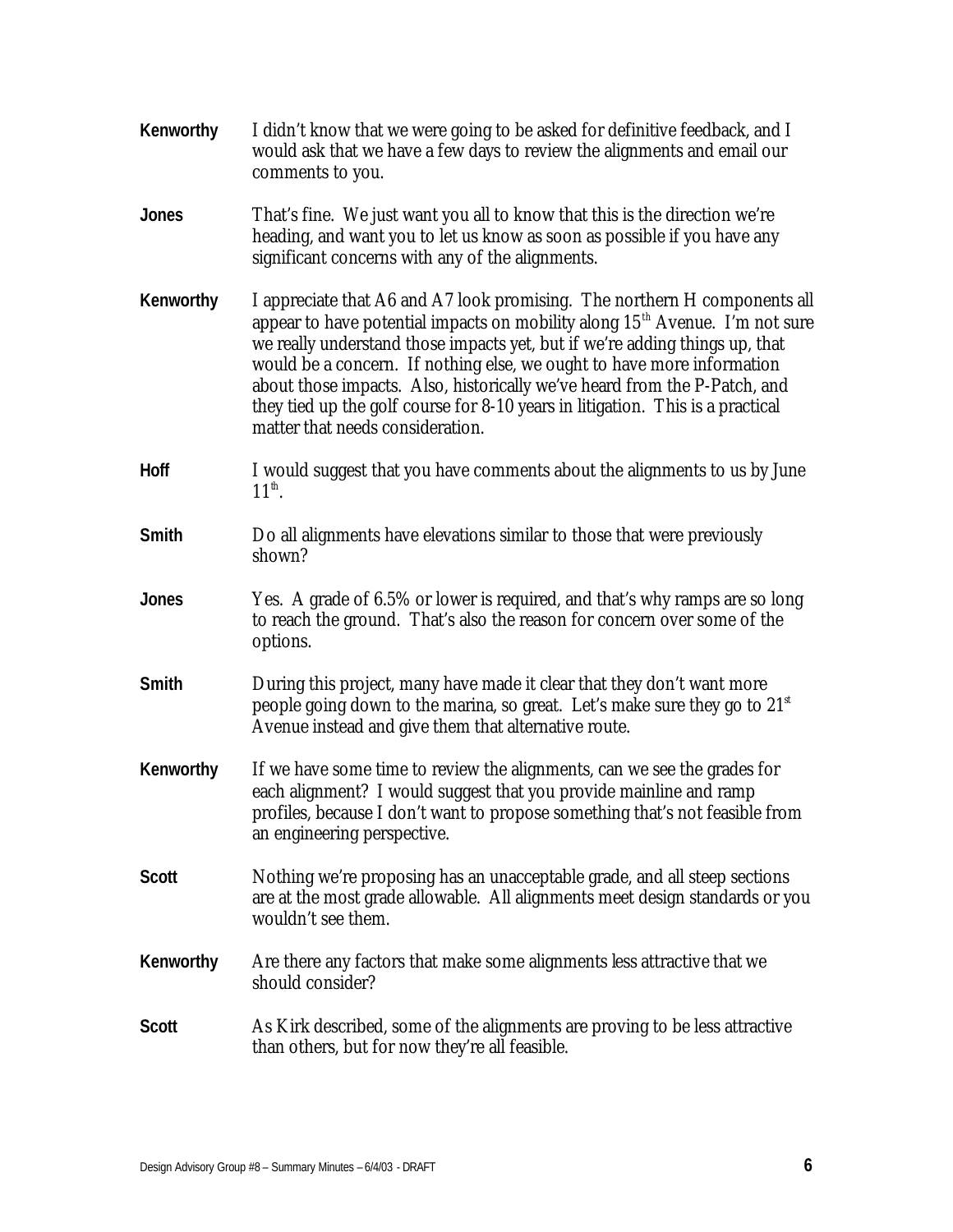| Coney       | I'd like to suggest something outside of the box. Could we make an extra<br>connection by improving the Dravus Street bridge?                                                                                                                                                                                                                                                                                                                                                                                                            |
|-------------|------------------------------------------------------------------------------------------------------------------------------------------------------------------------------------------------------------------------------------------------------------------------------------------------------------------------------------------------------------------------------------------------------------------------------------------------------------------------------------------------------------------------------------------|
| Jones       | We'll have to look at that. Wheeler and Armory intersections look like they'll<br>have an effect on 15 <sup>th</sup> Avenue, which is always in our minds, and Dravus<br>already has big ramps, some railroad land at the junction of Thorndyke<br>continuing north (which becomes 20 <sup>th</sup> Avenue). There would also be room<br>on both sides of the alignment. The cost might be high, but there might be<br>funding elsewhere. We would also need to reconstruct pedestrian<br>connections to meet the needs of the monorail. |
| <b>Hoff</b> | With that, I'd like to suggest that you get any comments about the alignments<br>into the project team by June $11th$ . Let's now shift to Don's discussion.                                                                                                                                                                                                                                                                                                                                                                             |
| Conclusion: | Brad suggested that DAG members return any comments about the<br>alignments by June 11th. With no further discussion, Brad introduced Don<br>Samdahl to discuss the traffic modeling methodology.                                                                                                                                                                                                                                                                                                                                        |

## IV. Traffic Model Assumptions

### *Don Samdahl, Mirai Associates*

Don explained that the project team started traffic modeling several months ago. In general, the team is required to look at a base year (2010), and then project and model at a point 20 years ahead (in this case, 2030). The project team also looked at both morning and peak hours. Don explained that the team started with the Puget Sound Regional Council's (PSRC) regional land use model, which covers an entire four-county region (King, Snohomish, Pierce, and Kitsap), and includes every facility and land use. The team then made the model more detailed based on data available from the City of Seattle, for example breaking the project area into traffic zones.

Based on the model, the team can then look at different transportation modes, transit usage, etc., and can also estimate monorail use. The team has truck forecasts based on video surveys completed early in the project, so the team has current truck numbers and can estimate how truck volumes might grow. The team is also looking at city plans and bicycle movements. While it is obviously difficult to predict how many people will ride their bikes 20 or 30 years in the future, the team will try.

To do the actual predictive modeling, the team modifies the street system to match each alternative. First, the team started with the "No Action" (i.e., what will be there if we don't do anything). The team assumes that there will be a north/south connector street through the Port, and a connection to the marina. However, the team is not assuming a direct connection between the north/south connector road and the Galer Flyover (although the connection exists in some of the options, it will not be assumed in the model due to the Port's security concerns).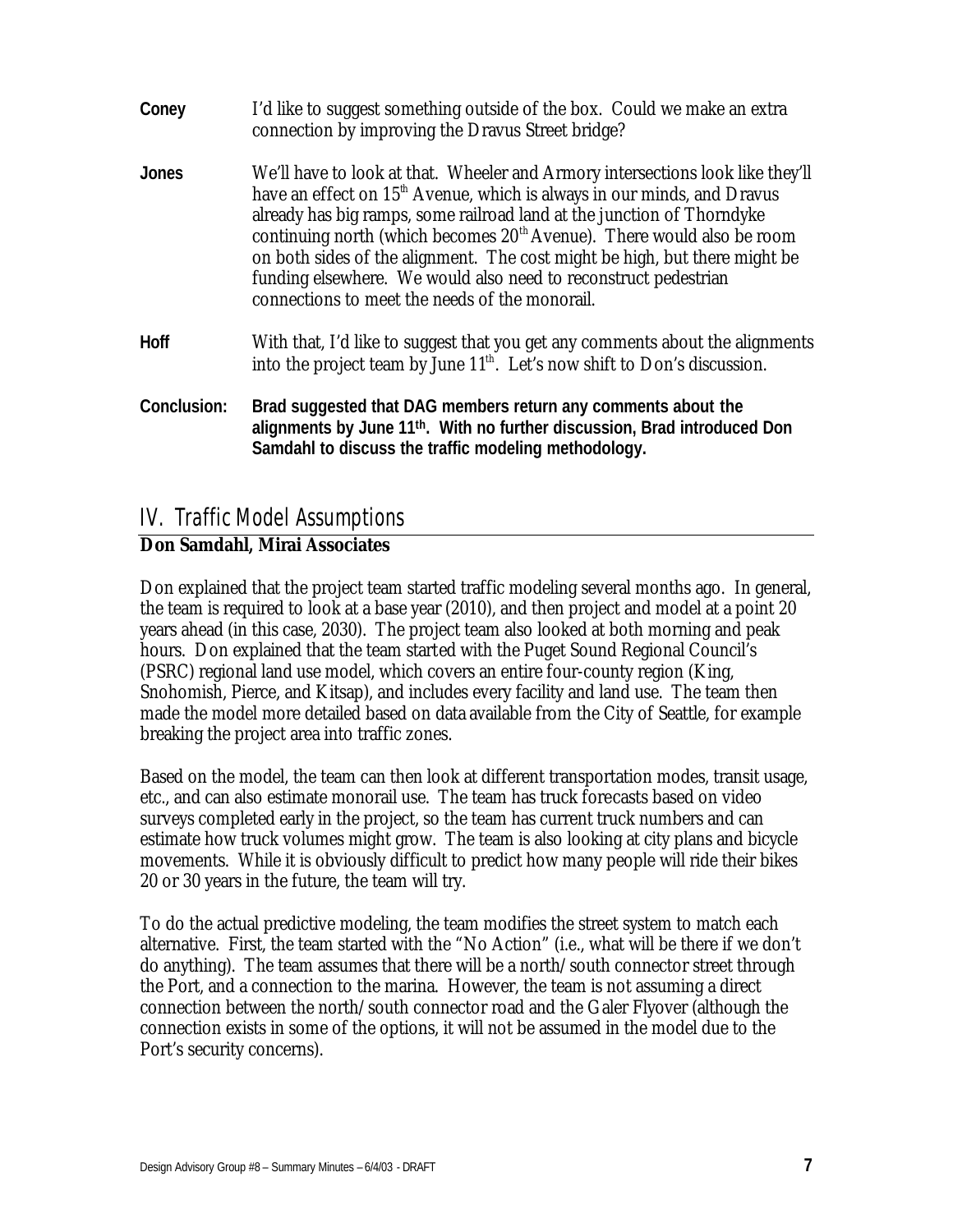For each alternative, the team identified up to 22 intersections for more detailed modeling. For some (especially along  $15<sup>th</sup>$  Avenue), the team will consider impacts on traffic flow (i.e., will additional intersections help or hurt traffic flow?).

#### **Discussion**

- **Chamberlain** How detailed is your study? It doesn't seem like evaluating 22 intersections will get you too far into the neighborhood.
- **Samdahl** We're looking at volumes throughout the neighborhood, but are not looking at every specific intersection. There would be new intersection along Alignment H that we'll add to the modeling. Also, we have several local streets in the model, so we can see how they change in terms of traffic volumes. From the streets that we do monitor, we can extrapolate impacts on other streets. This is a pretty detailed network that we're looking at, and the streets we're picking could either experience positive or negative impacts. On a more qualitative level, we're also looking at how each alternative affects bike and pedestrian facilities. All of the alternatives will have bike and pedestrian facilities, but all will tie in to the existing networks differently. We'll also look at how transit and transit routing will be affected, as well as how emergency vehicles will access Magnolia (i.e., how will alternatives affect response times?).
- **Chamberlain** Sounder has reached an agreement with BNSF. Has there been any talk of a new station in that corridor? Sounder had been talking about it, but I don't know if they've ruled it out.
- **Jones** That could be an opportunity, but we haven't yet thought about it.
- **Samdahl** That's a good point, we'll need to consider that.
- **Jones** As we look ahead, for each alternative we hope to have the traffic analysis done around the first part of July, and will then send it to the City for review. We won't really be ready to present information by the first of July. The earliest we could would be early August. That's just to let you know when information would be available.
- Samdahl Originally, we didn't assume the north/south connector in our "No Action" alternative modeling, but it was hard to distinguish the impact of putting such a road in by itself, as well as calculate the likelihood of whether it will be constructed.
- **Kenworthy** I'd like to clarify the information presented on the travel graphics. The travel patterns in the right-hand chart reflect information gathered in the afternoon. How late in the afternoon? Is that during the time when trucks would be delivering, or when people would be coming home from offices? If it's the latter, it may not reflect freight concerns.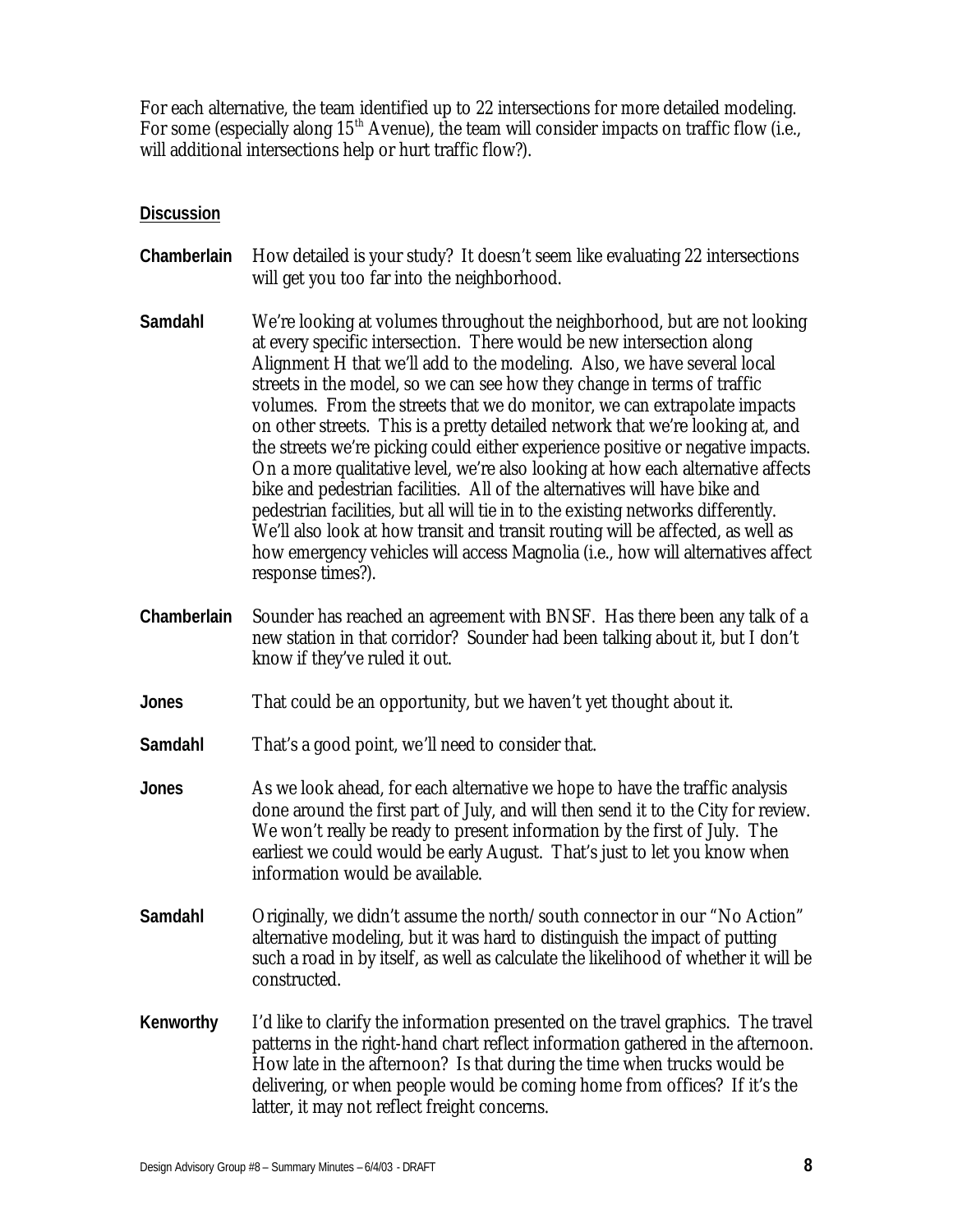| Samdahl     | The "PM Peak" refers to the period between 3 and 6 PM, and we compared<br>modeled numbers to existing counts.                                                                                                                                                                                                 |
|-------------|---------------------------------------------------------------------------------------------------------------------------------------------------------------------------------------------------------------------------------------------------------------------------------------------------------------|
| Kenworthy   | There is a freight mobility group in the city, and I don't know their specifics,<br>but I suspect most of their trips would be in the early mornings and<br>afternoons. Also, what is the size template you're using for trucks, because<br>in the past the incorrect size has been used (15 feet too short)? |
| Samdahl     | We don't get into lengths of trucks in our modeling, but folks who do<br>detailed traffic impacts will. They would look at what percentage of vehicles<br>are trucks, and then would use design templates for turning calculations.                                                                           |
| P. Smith    | We're looking at using a 50-foot trailer. We've done video surveying, so we<br>actually have data about the lengths of trucks that use the route.                                                                                                                                                             |
| Kenworthy   | I would suggest that you check with the freight mobility council about their<br>logistical details and work that into your modeling.                                                                                                                                                                          |
| Samdahl     | Once we get into the details, we'll look at peak truck times and look at<br>certain freight movements.                                                                                                                                                                                                        |
| Kenworthy   | That would be helpful, since we want to see the whole picture.                                                                                                                                                                                                                                                |
| Conclusion: | The project team will contact the local freight mobility group and inquire<br>about their freight needs. With no further discussion, Brad introduced<br>Lesley Bain to present information about ongoing urban design<br>considerations.                                                                      |

### V. Urban Design Considerations

### **Lesley Bain, Weinstein A/U**

Lesley explained that the project team has presented to Seattle's Design Commission twice, once in the early stages of the project, after which the DAG added Commissioner David Spiker. The team went back again in April, and Lesley explained that this offered the team a chance to take a step back, look at project goals, and make sure that it's still on track in terms of the big picture.

Lesley went through a series of poster boards to guide her presentation.

- **Project Goals:** The project team is still on track in terms of the project goals identified early in the process.
- **Opportunities:** Lesley reminded the DAG of the project opportunities available, such as beautiful sweeping views, dramatic connections, increasing the visibility of Magnolia Village, and improving access to the waterfront. This allowed the project team to think about the bigger picture concerning the neighborhood's role in the area.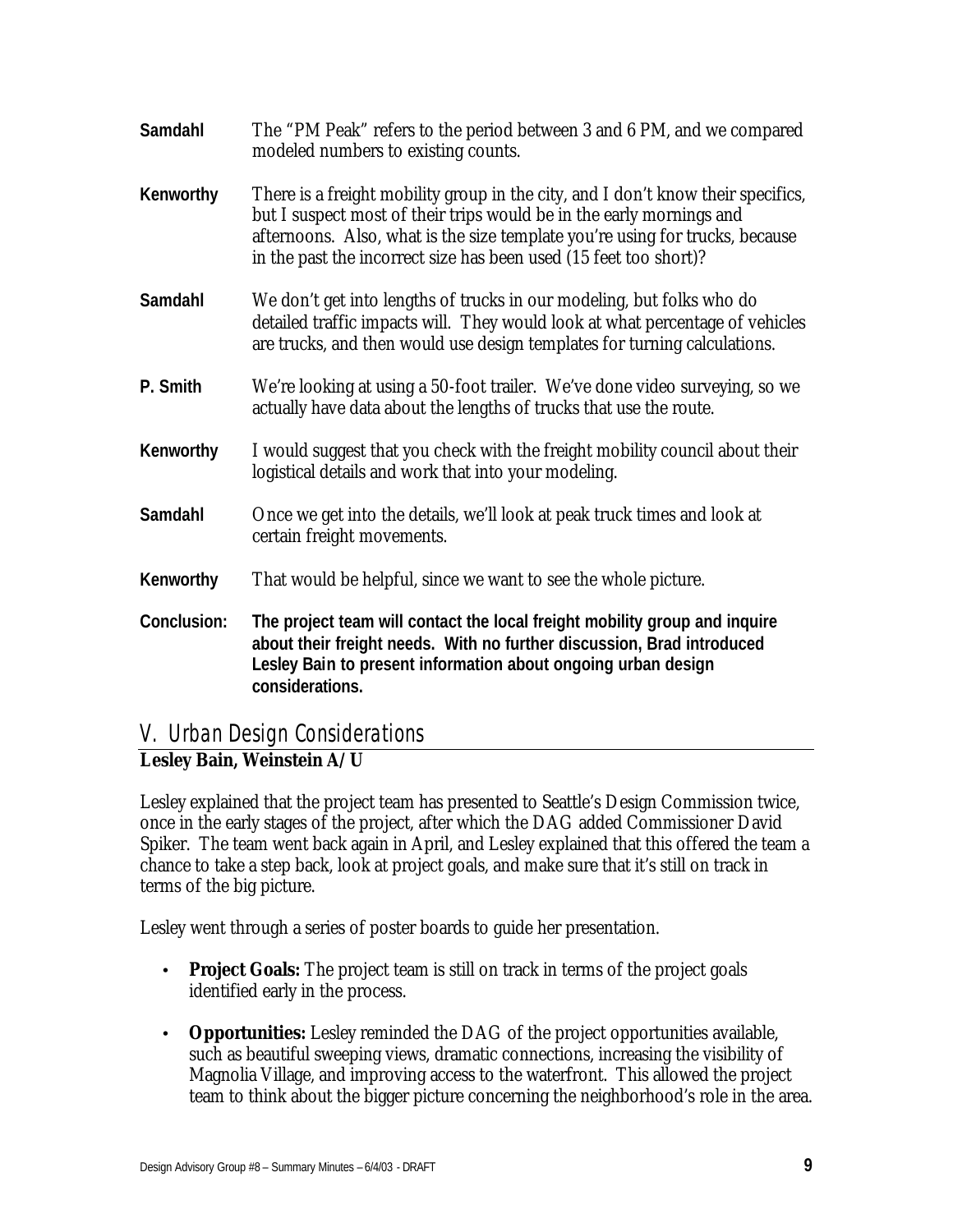- **Olmstead Plan:** Lesley presented a graphic depicting the Olmstead Plan, which the Design Commission had requested. The Olmstead Plan turns 100 years old this year, and leaves a fabulous legacy for this area.
- **Topography:** A distinct challenge in this area is the 140-foot drop from the bluff to the lowland. This elevation difference drives the need for a half-mile run to allow ramps to the surface, and also creates a challenge for getting Magnolia residents down to the waterfront.
- **Street Network:** Magnolia contains a very solid network of streets, and making new connections to such a well-established grid is difficult.
- **Pedestrian and Bike Connections:** The Interbay area has great pedestrian and bike routes, and the project can create some wonderful connections between regional paths.
- **Public Realm:** The Design Commission has the public realm as its purview. The Design Commission attempts to "think big" and to look at the larger context of projects in the city. The waterfront, sculpture park, Myrtle Edwards Park, and other public resources exist in the project area, and this project can start to link them. It will be an interesting challenge to get the public realm and industrial areas to work together. There are great grade separations that could be used once the basic requirement of getting above the railroad tracks is met. Additional grade separations might be coming with projects like the monorail. The project team is trying to figure out how to connect pieces of the public realm without causing conflicts in industrial areas.
- **Connection Points:** Lesley reminded the group how the original 25 alternatives were developed – by connecting the dots between different logical connection points.
- **Land Use:** Land use is trickier than in many other projects because the future of the area has yet to be determined. The Port is on the verge of hiring folks to create a master plan for the area. Therefore, the project team must allow flexibility for the future, but serve people currently in the area. Interbay presents an interesting, rich mix of land uses. Because we don't know how future land use will play out, we must provide a flexible solution.

Looking to the future, there are some really interesting things happening. The infrastructure the team provides will work with many other projects. For example, the monorail has designated a deferred station in the project area. There is interest in exploring possible intermodal possibilities in Interbay.

#### **Discussion**

**Fahlman** You can also use the Magnolia Bridge to cross Interbay, but you're taking your life into your own hands.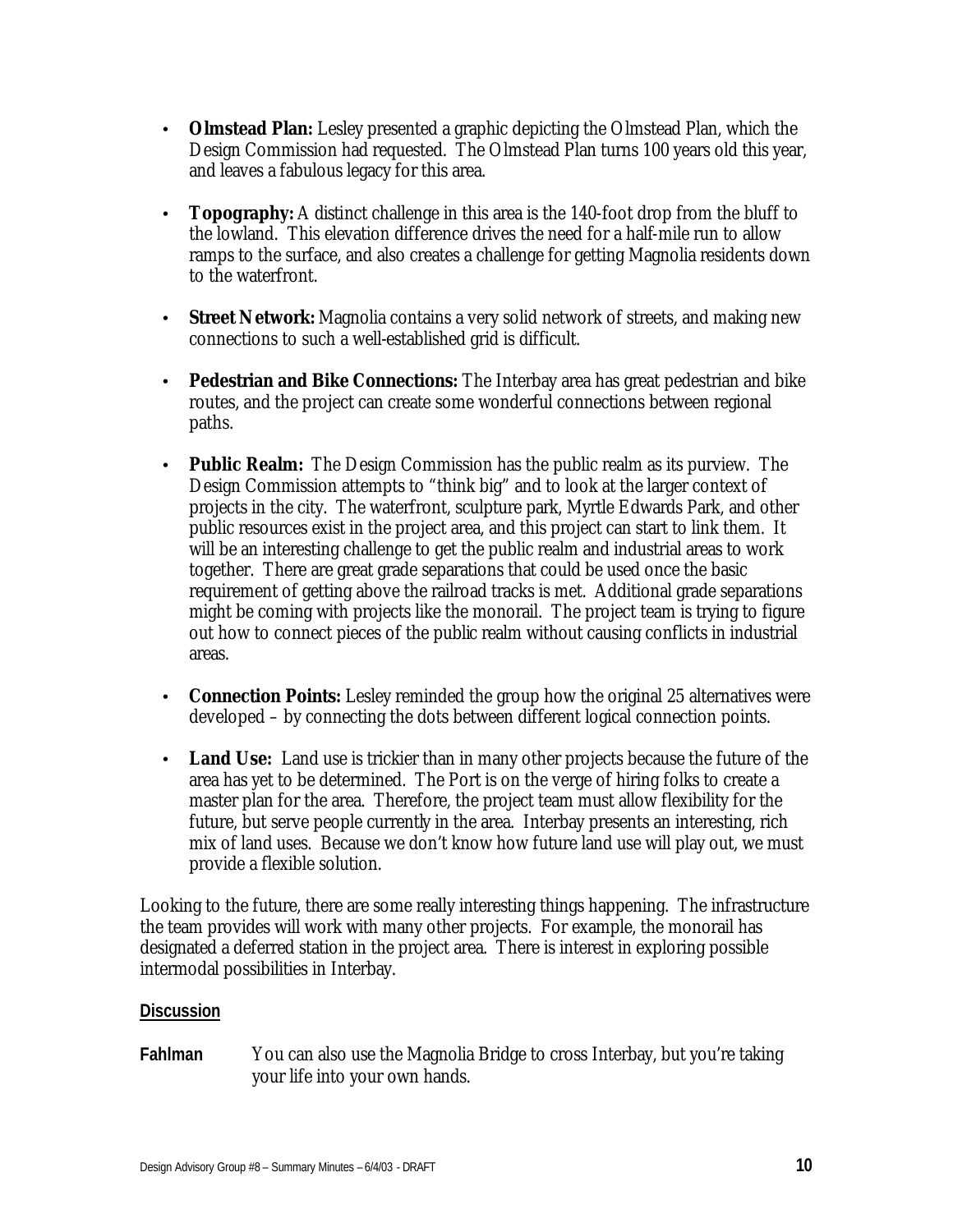| Coney       | Could you preserve the existing bridge as a pedestrian/bike route?                                                                                                                                                                                                                                                                                                                                                                                                                                                                                                                                                                                       |
|-------------|----------------------------------------------------------------------------------------------------------------------------------------------------------------------------------------------------------------------------------------------------------------------------------------------------------------------------------------------------------------------------------------------------------------------------------------------------------------------------------------------------------------------------------------------------------------------------------------------------------------------------------------------------------|
| Jones       | That's an opportunity to explore.                                                                                                                                                                                                                                                                                                                                                                                                                                                                                                                                                                                                                        |
| Fahlman     | Could you connect to the Burke Gillman trail, since it's so hard to get<br>through the Locks?                                                                                                                                                                                                                                                                                                                                                                                                                                                                                                                                                            |
| Coney       | Let's connect to the Ship Canal under the Ballard Bridge.                                                                                                                                                                                                                                                                                                                                                                                                                                                                                                                                                                                                |
| Jones       | They just got an agreement to go under the bridge on the south side, and<br>then on a path along the south of the Ship Canal to connect to the Fremont<br>Bridge.                                                                                                                                                                                                                                                                                                                                                                                                                                                                                        |
| Kenworthy   | I'm interested in your use of the word "flexibility." Does that mean you're<br>open to the idea of changing zoning?                                                                                                                                                                                                                                                                                                                                                                                                                                                                                                                                      |
| <b>Bain</b> | I'm making no comment on zoning. I'm simply stating that it would be<br>easier to plan if we knew what was going to happen in the Interbay area, but<br>we can't speculate. We have to be cognizant that whatever facility we create<br>will be used decades into the future.                                                                                                                                                                                                                                                                                                                                                                            |
| Chamberlain | It's safe to say that there will be some change to the land use in the Interbay<br>area [though not necessarily a zoning change].                                                                                                                                                                                                                                                                                                                                                                                                                                                                                                                        |
| Jones       | From a traffic perspective, there will be four lanes of traffic on the structure<br>over the railroad tracks. There will be some sort of interchange to the<br>surface, and there will be three lanes to the west, two up the hill and one<br>down. There will be capacity available for some growth beyond what current<br>zoning will allow.                                                                                                                                                                                                                                                                                                           |
| Kenworthy   | We need to talk honestly if we're alluding to zoning changes. The<br>entertainment zone near Safeco forced warehouses out of the area. If we're<br>going to think of offering family wage jobs to all of the population, we need<br>to carefully consider the land use and zoning implications in this area.<br>Forgive my cynicism, but too often the term "flexibility" plays into the hands<br>of developers building bigger and better things. This City is gaining the<br>reputation for being unfriendly to business. I understand that we need to<br>think broadly, but "flexibility" has become a code word for driving jobs out<br>of the City. |
| <b>Bain</b> | I just mean to emphasize that we have had trouble designing for a place<br>without a plan. Physically, we can move over the railroad tracks (we have<br>to), and there will be a desire to connect to places like Smith Cove Park. The<br>public realm can physically co-exist with industrial uses.                                                                                                                                                                                                                                                                                                                                                     |
| Kenworthy   | If your assumptions depend on people staying on marked trails, I know that<br>Ballard has had problems with that. I would like to see historical promises                                                                                                                                                                                                                                                                                                                                                                                                                                                                                                |